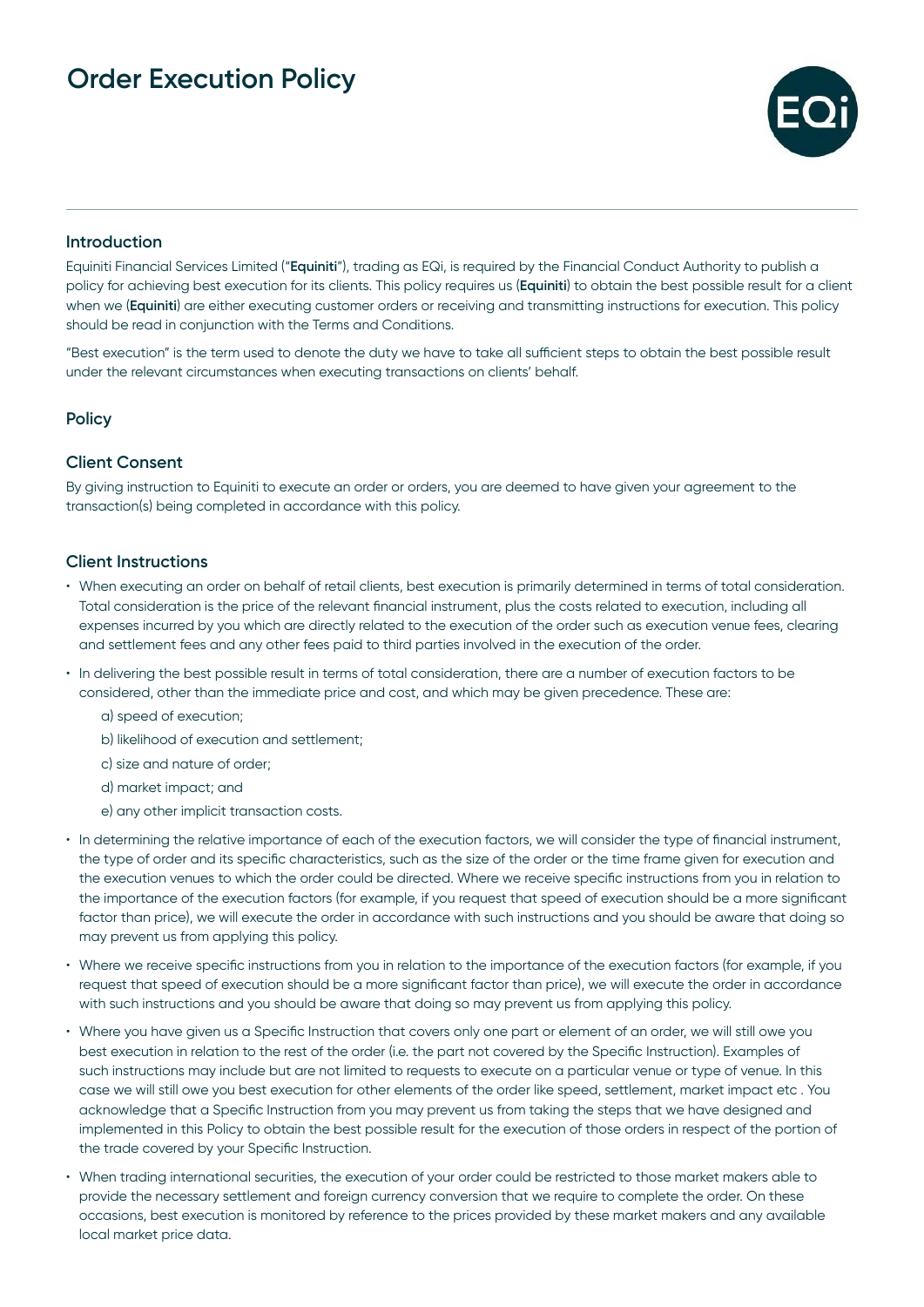

• By agreeing to our terms & conditions and this order execution policy, you are providing your express consent to your order being executed outside a regulated market or Multilateral Trading facility, even where that order could be executed on a regulated market

## **Execution Venues**

- We follow a documented process for the selection of execution venues; which includes determining that they have arrangements that will enable us to comply with the overarching best execution obligation.
- The execution venues available for the different instruments types available are set out below.

| <b>Instrument</b>                                                                     | <b>Execution Venues</b>                                                                                                                                                                                                                                                                                                                                                                                                                                                                                                                                                                                                                                                                                                                                                                                                                                                                                                                                                                                                                                          |
|---------------------------------------------------------------------------------------|------------------------------------------------------------------------------------------------------------------------------------------------------------------------------------------------------------------------------------------------------------------------------------------------------------------------------------------------------------------------------------------------------------------------------------------------------------------------------------------------------------------------------------------------------------------------------------------------------------------------------------------------------------------------------------------------------------------------------------------------------------------------------------------------------------------------------------------------------------------------------------------------------------------------------------------------------------------------------------------------------------------------------------------------------------------|
| UK Equities/ Warrants/ Exchange Traded<br>Products/ Government Bonds/ Corporate Bonds | <b>Arden Partners Limited</b><br><b>Asset Match Limited</b><br><b>BMO Capital Markets Limited</b><br><b>Canaccord Genuity Limited</b><br><b>Cantor Fitzgerald Europe</b><br><b>Cenkos Securities Plc</b><br>Credit Suisse Securities (Europe) Limited<br>FinnCap Limited<br>Goldman Sachs International<br>Goldman Sachs International Bank<br><b>HSBC Bank PLC</b><br><b>Investec Bank Plc</b><br><b>ISDX</b><br>Joh.Berenberg, Gossler & Co. KG<br>Jarvis Investment Management<br>Liberum Capital Limited<br>London Stock Exchange<br><b>Marex Financial</b><br>Merrill Lynch International<br>Morgan Stanley & Co International Plc<br>Nplus1 Singer Capital Markets Limited<br><b>Numis Securities Limited</b><br>Panmure Gordon (UK) Limited<br>Peel Hunt LLP<br><b>RBC Europe Limited</b><br><b>RIA Capital Markets Limited</b><br>SG Options Europe S.A.<br>Shore Capital Stockbrokers Limited<br>The Share Centre Limited<br><b>UBS AG London Branch</b><br>W H Ireland Limited<br><b>Winterflood Securities Limited</b><br><b>Zeus Capital Limited</b> |
| <b>International Securities</b>                                                       | J & E Davy<br>Jefferies International Limited<br>JP Morgan Securities Limited<br>Peel Hunt LLP<br><b>Stifel Nicolaus Europe Limited</b><br>Virtu Financial Ireland Limited<br>Winterflood Securities Limited                                                                                                                                                                                                                                                                                                                                                                                                                                                                                                                                                                                                                                                                                                                                                                                                                                                     |
| International Securities (not listed on LSE or ISDX)                                  | <b>Off Market</b>                                                                                                                                                                                                                                                                                                                                                                                                                                                                                                                                                                                                                                                                                                                                                                                                                                                                                                                                                                                                                                                |
| Unit Trusts and OEICs                                                                 | <b>Direct with Fund Managers</b><br>Allfunds Bank SA<br>Cofunds Limited                                                                                                                                                                                                                                                                                                                                                                                                                                                                                                                                                                                                                                                                                                                                                                                                                                                                                                                                                                                          |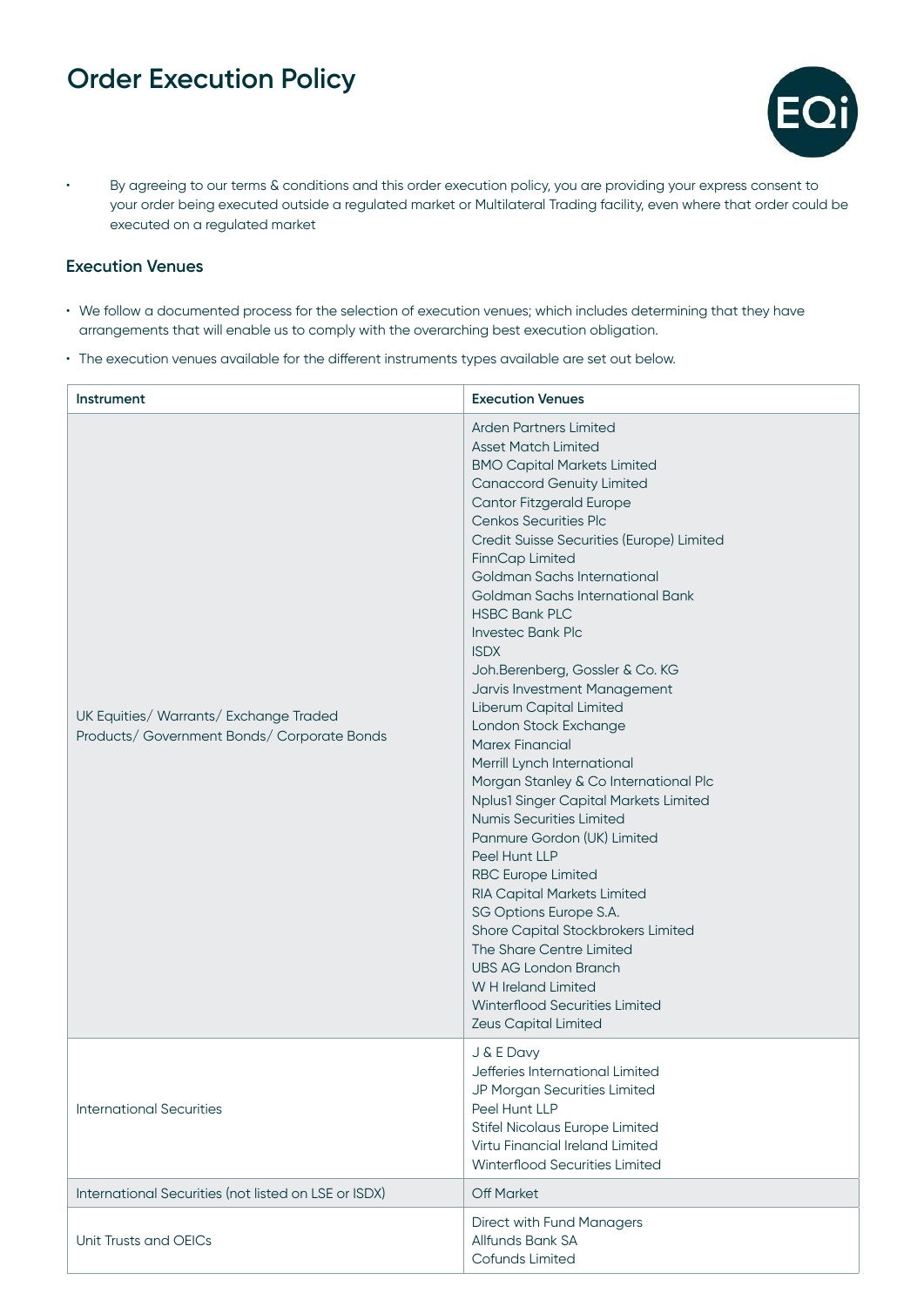

### **Order Types**

The following order types will be accepted from customers and will be confirmed on the contract note when executed.

| <b>Type</b>               | Description                                                                                                                                                                                                        |
|---------------------------|--------------------------------------------------------------------------------------------------------------------------------------------------------------------------------------------------------------------|
| At Best                   | Deal immediately at the best price available                                                                                                                                                                       |
| At Limit                  | Deal at, or better than, a specified minimum price for sales or a maximum price for purchases                                                                                                                      |
| Stop Loss                 | Sell if the price falls to within a specified price band                                                                                                                                                           |
| <b>Rising Buy</b>         | Purchase if the price rises to within a specified price band                                                                                                                                                       |
| <b>Trailing Stop Loss</b> | A trailing stop enables a trade to remain open as long as the price is moving in the right direction; this<br>protects gains but closes the trade should the price change direction by a pre-determined percentage |
| Scheduled                 | Deal on a specified or agreed date at the best available price.                                                                                                                                                    |

For limit orders (At Limit, Stop Loss, Trailing Stop Loss and Rising Buy) where we cannot execute the order immediately, we will confirm to you the limit conditions as we understand them and the period during which our systems will monitor market conditions in order to be able to effect execution as soon as possible.

We will use best endeavours to execute a limit order or stop loss order but may not be able to (even if the specified price is met) because of market conditions at the time or other factors outside of our control.

## **Order Allocation Policy**

Scheduled deals may be aggregated so that one overall deal is undertaken for all participants. This may result in several large market deals being placed over a period of days at different prices. In this situation all customers will obtain the same price and, if the full order cannot be fulfilled, we will usually allocate on a pro rata basis. If this would result in any customer detriment then we may allocate on another basis, but in every incident we will take reasonable steps to ensure that any allocation is in the best interest of all customers concerned; treating them fairly.

### **Order Priority**

Customer orders will normally be executed in the same order as they are received, except where there are special conditions e.g. price limits, confirmation of eligibility, limited liquidity, where such conditions might require extra time to ensure we achieve best execution.

### **Monitoring**

We monitor the effectiveness of our best execution practices on a regular basis. This is achieved by using an automated application to analyse executed trade data and compare it with similar data provided by the relevant exchanges and market data vendors. Monitoring is undertaken by a team that is independent of the dealing function and findings are shared with an Equiniti governance committee for ratification.

### **Policy Review**

We will review this policy annually or sooner if there is a material change which affects our ability to consistently provide best execution.

Our website will display the current version of this policy. The most recent version of this policy can be obtained by contacting our Customer Experience Centre on **0345 0700 720**.

## **Publishing Best Execution Data**

EFSL is obliged to publish annually for each class of financial instruments the Top 5 Execution Venues (brokers) in terms of trading volumes where Equiniti executed client orders in the preceding year and also publish information on the quality of execution obtained. This promotes transparency for clients to better understand where their orders have been executed and the overall quality of order execution. Please click on the year to view Equiniti's Top 5 Execution Venues: [2018](https://eqi.co.uk/media/3017/efsl-execution-order-top-5-venues-2018.pdf), [2019](https://eqi.co.uk/media/3018/efsl-execution-order-top-5-venues-2019.pdf) and [2020](http://eqi.co.uk/media/3340/efsl-execution-order-top-5-venues-2020.pdf)